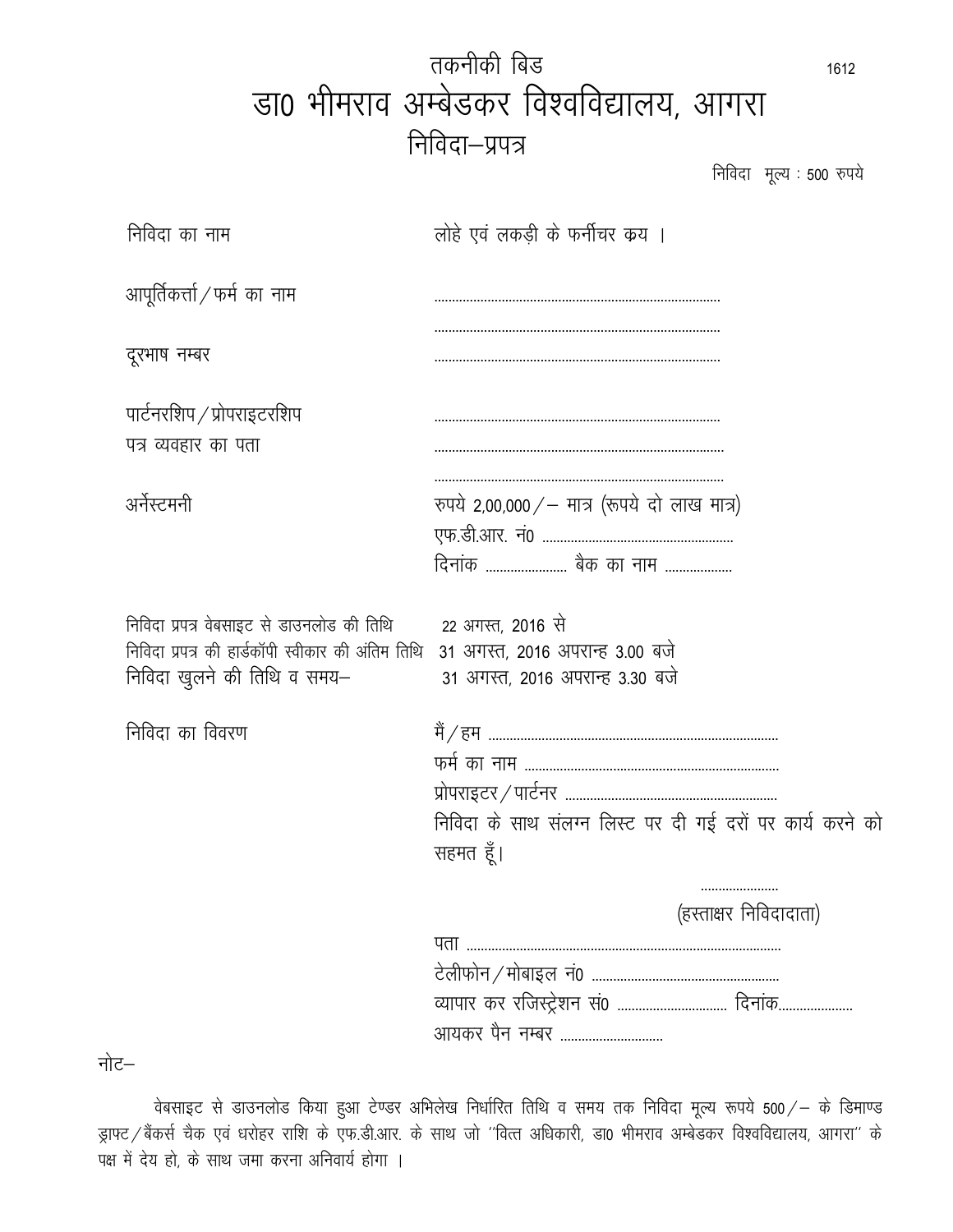## भीमराव अम्बेडकर विश्वविद्यालय, आगरा

#### घोषणा–पत्र

| बन्धक है इस निविदा के साथ संलग्न कर रहा हूँ मैंने निविदा सम्बन्धी नियम व शर्तें भली भॉति पढ़ लिया है तथा मुझे |  |  |  |
|---------------------------------------------------------------------------------------------------------------|--|--|--|
| निविदा की सभी शर्तें मान्य हैं। यदि मैं निर्धारित समय के अन्दर ठेके की कार्यवाही नियमानुसार यथा जमानत राशि,   |  |  |  |
| इकरारनामा आदि पूर्ण करने में असफल रहूँ तो मेरे बयाने की राशि जब्त कर ली जाय। इन नियमों एवं शर्तों का मैं      |  |  |  |
| पूर्ण रूपेण परिपालन करूँगा तथा उसके विरुद्ध मैं किसी प्रकार की कानूनी कार्यवाही करने का अधिकारी नहीं रहूँगा।  |  |  |  |

एतद्द्वारा मैं घोषणा करता हूँ कि विश्वविद्यालय द्वारा निर्धारित सभी शर्तें एवं नियम मुझे बिना किसी आपत्ति के स्वेच्छा से स्वीकार हैं। सभी विवादों में कुलपति महोदय डा0 भीमराव अम्बेडकर विश्वविद्यालय, आगरा द्वारा किये गये समस्त निर्णय मुझे मान्य होंगे।

| गवाह—             | निविदादाता के हस्ताक्षर |
|-------------------|-------------------------|
| हस्ताक्षर एवं पता |                         |
| हस्ताक्षर एवं पता |                         |
|                   |                         |

1- निविदा की तीन प्रतियॉ मिलेंगी ।

2– वो प्रतियॉं विश्वविद्यालय में (प्रथम पर मूल व द्वितीय पर डुप्लीकेट प्रति अंकित कर) निर्धारित दिनांक एवं समय तक जमा होंगी ।

3– निविदा के साथ रूपये 100/– का नॉन जुडीशियन स्टाम्प पेपर संलग्न करना अनिवार्य होगा ।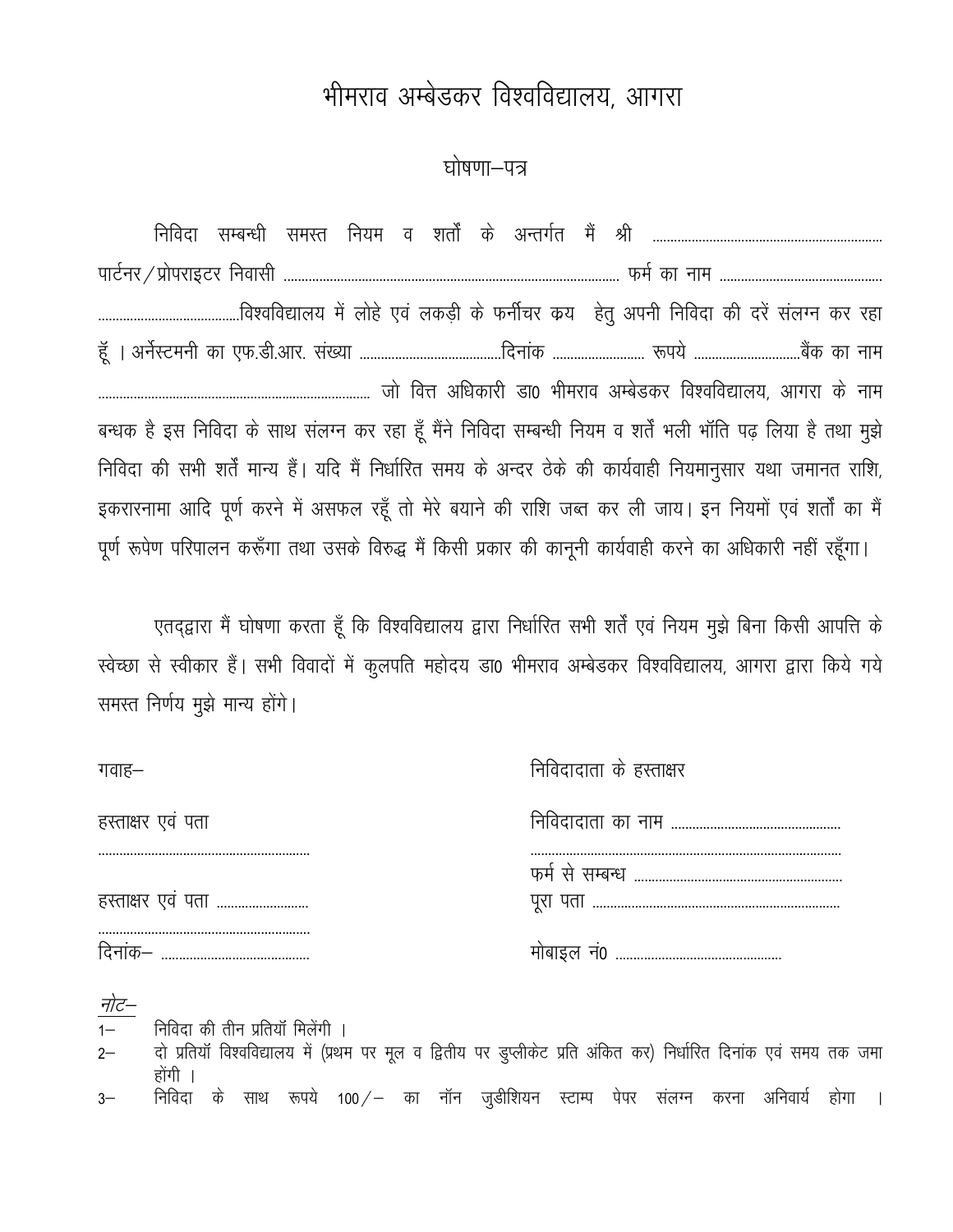### ज्ञा0 भीमराव अम्बेदकर विश्वविद्यालय, आगरा <u>वित्तीय बिड</u> <u>विश्वविद्यालय में फर्नीचर आपूर्ति की दरें</u> eSa@ge---------------------------------------------------------------------------------- ¼izksijkbVj@ikVZuj½ QeZ dk uke ------------------------------------------------

**48"x24"x30" B- 48"x30"x30"**

**three drawers top should be post A-**

QeZ dk irk ----------------------------------------------------------------------------------------------------------------------------------------------------------------------------------------------------- प्रस्तावित दर<mark>े</mark>ं

| S.No.          | <b>Item</b>                      | <b>Specification</b>                      | <b>Rate per</b> |
|----------------|----------------------------------|-------------------------------------------|-----------------|
| $\mathbf{1}$   | <b>Office Chair with arm</b>     | A- Made of Sheesham wood, Plastic         | $A-$            |
|                |                                  | cane seat and slatted back.               |                 |
|                |                                  | B- Made of Sheesham Wood, with            | <b>B-</b>       |
|                |                                  | Dunlop cushion seat and back.             |                 |
|                |                                  | C- 1"Sq. Pipe frame of 16 Guage           | $\mathbf{C}$    |
|                |                                  | and knitted seat and back                 |                 |
|                |                                  | D-1" Sq. Pipe frame of 16 guage and       | D-              |
|                |                                  | Dunlop cushion seat and back              |                 |
| $\overline{2}$ | <b>Office chair without arm</b>  | A- Made of Sheesham Wood, Plastic         | $A-$            |
|                |                                  | cane seat and slatted back                |                 |
|                |                                  | B- Made of Sheesham Wood, with            | <b>B-</b>       |
|                |                                  | Dunlop cushion seat and back.             |                 |
|                |                                  | C- 1" Sq. Pipe frame of 16 guage          | $\mathbf{C}$    |
|                |                                  | and knitted seat and back.                |                 |
|                |                                  | D- 1" Sq. Pipe frame of 16 guage          | $\mathbf{D}$    |
|                |                                  | and Dunlop cushion seat and               |                 |
|                |                                  | back.                                     |                 |
| $\mathbf{3}$   | <b>Armless student chair</b>     | <b>Made of Sheesham Wood</b>              |                 |
| $\overline{4}$ | <b>Student Desk</b>              | <b>Made of Sheesham Wood and Mica Top</b> |                 |
|                |                                  | A- 24"x18"x30"                            |                 |
|                |                                  | B- 30"x18"x30"                            |                 |
|                |                                  | C- 36"x24"x30"                            |                 |
| 5              | Tutorial Chair with one side     | A- Made of Sheesham wood                  | $A-$            |
|                | writing arm                      | B- 18mm pipe 16 guage frame and           |                 |
|                |                                  | plastic molded seat and writing           | <b>B-</b>       |
|                |                                  | arm.                                      |                 |
|                |                                  | C- 25mm 16 guage pipe frame seat          | $\mathbf{C}$    |
|                |                                  | and back of 12mm self moulded             |                 |
|                |                                  | ply and writing arm of 19 mm              |                 |
|                |                                  | thick ply board with sunmica.             |                 |
|                |                                  | D- 18mm 16 guage pipe frame               | D-              |
|                |                                  | plastic moulded seat and writing          |                 |
|                |                                  | folding<br>12"x22"<br>type<br>arm         |                 |
|                |                                  | sunmica top.                              |                 |
| 6              | Laboratory table                 | Size $6'x3'x33''$ made of sheesham        |                 |
|                |                                  | wood with two reagent rack and one        |                 |
|                |                                  | sink to be fitted on the table.           |                 |
| $\overline{7}$ | Office table with drawer size A- | Made by wooden 19mm Plywood with          |                 |

**forming.**

**B-**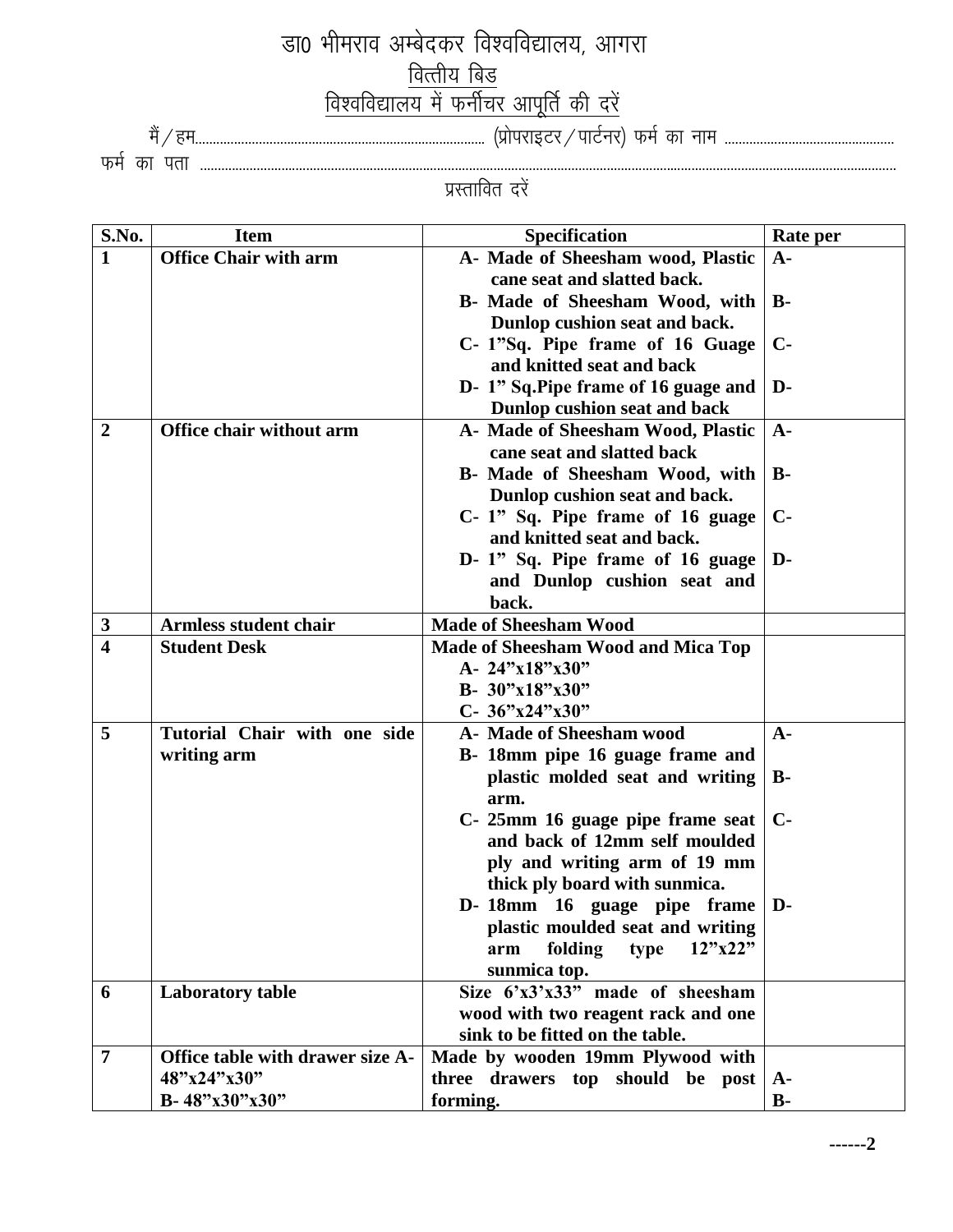|           | C-60"x36"x30"                        | Made by wooden 19mm Plywood with three                                                          |                |
|-----------|--------------------------------------|-------------------------------------------------------------------------------------------------|----------------|
|           |                                      | drawers and cupboard on other side top                                                          |                |
|           |                                      | should be post forming.                                                                         |                |
|           | D-48"x24"x30"                        | Made by 1" Sq. 16 guage pipe and three                                                          |                |
|           |                                      | drawers of 22 guage iron sheet.                                                                 |                |
|           | E-48"x30"x30"                        | Made by 1" Sq. 16 guage pipe and three                                                          |                |
|           |                                      | drawers of 22 guage iron sheet.                                                                 |                |
|           | $F - 60"x36"x30"$                    | Made by 1" Sq. 16 guage pipe and three drawers of<br>22 guage iron sheet and one side cupboard. |                |
| 8         | <b>Plain table</b>                   | Made by 1" Sq. pipe 16 guage and sunmica                                                        |                |
|           | A- $36"x24"x30"$                     | top.                                                                                            | $A-$           |
|           | B- 48"x24"x30"                       |                                                                                                 | $\mathbf{B}$ - |
|           | C- $48"x30"x30"$                     |                                                                                                 | $C-$           |
|           | D- 60"x36"x30"                       |                                                                                                 | $D-$           |
| 9         | High back revolving executive        | With PU foam seat and back and PU handle.                                                       |                |
|           | chair with gas lift.                 |                                                                                                 |                |
| <b>10</b> | S type visitors chair                | With PU foam seat and back and PU handle.                                                       |                |
| 11        | <b>File cabinate</b>                 | Steel, with branded lock                                                                        |                |
|           | A- with four rack                    |                                                                                                 | $A -$          |
|           | <b>B</b> - with three rack           |                                                                                                 | <b>B</b> -     |
| 12        | <b>File cabinate</b>                 | <b>Standard ISI Mark Board with branded</b>                                                     |                |
|           | A- with four rack                    | lock                                                                                            |                |
|           |                                      |                                                                                                 | $A -$<br>$B -$ |
|           | <b>B</b> - with three rack           |                                                                                                 |                |
| 13        | <b>Sheesham Wood stool</b>           |                                                                                                 |                |
| 14        | <b>Office Steel Almirah</b>          | W36"xD19"xH78" of 20/22 guage with                                                              |                |
|           |                                      | standard quality lock and handle with five                                                      |                |
|           |                                      | partition.<br>W36"xD19"xH78" of 20/22 guage                                                     |                |
| 15        | <b>Glass door office Almirah</b>     | with                                                                                            |                |
|           |                                      | standard quality Glass, lock and handle with<br>five partition.                                 |                |
| <b>16</b> | Book case glass slider door          | W33"xD15"xH66"<br>of $20/22$<br>with<br>guage                                                   |                |
|           |                                      | standard quality Glass, lock and handle with                                                    |                |
|           |                                      | four partition.                                                                                 |                |
|           | Book case glass slider door          | W36"xD19"xH78"<br>of $20/22$<br>guage with                                                      |                |
|           |                                      | standard quality Glass, lock and handle with                                                    |                |
|           |                                      | five partition.                                                                                 |                |
| 17        | <b>Computer table Board</b>          | Size $48^{\circ}x24^{\circ}x30^{\circ}$ – provision for keeping                                 |                |
|           |                                      | CPU, Printer and Keyboard under the top of                                                      |                |
|           |                                      | computer table.                                                                                 |                |
| 18        | <b>Computer Chair revolving</b>      | With PU foam seat and back and PU handle.                                                       |                |
|           | with gas lift.                       |                                                                                                 |                |
| 19        | <b>Slotted angle rack</b>            | <b>Steel</b>                                                                                    |                |
|           |                                      | A- 78"x36"x15"                                                                                  | $A-$           |
|           |                                      | B- $50"x36"x15"$                                                                                | $B -$          |
| 20        | Credenza Unit for keeping            | 48"x18"x29" made by standard quality Board                                                      |                |
|           | records with door & lock             | with 2mm tape on side of top                                                                    |                |
| 21        | <b>Round table</b>                   | 12 meter x 0.6 meter                                                                            |                |
|           | <b>Plastic</b><br>Chair-<br>Supreme/ | फोटो सहित, दर सूची पर प्रस्तावित छूट-प्रतिशत में                                                |                |
| 22        | <b>Neelkamal</b>                     |                                                                                                 |                |
| 23        | 3 seater Steel Airport chair         | <b>Standard quality steel</b>                                                                   |                |

नोट :— वैट / कर अतिरिक्त देय होगा । उपरोक्त सभी सामग्री का कैटलॉग (फोटो व विशिष्टिता सहित) संलग्न है ।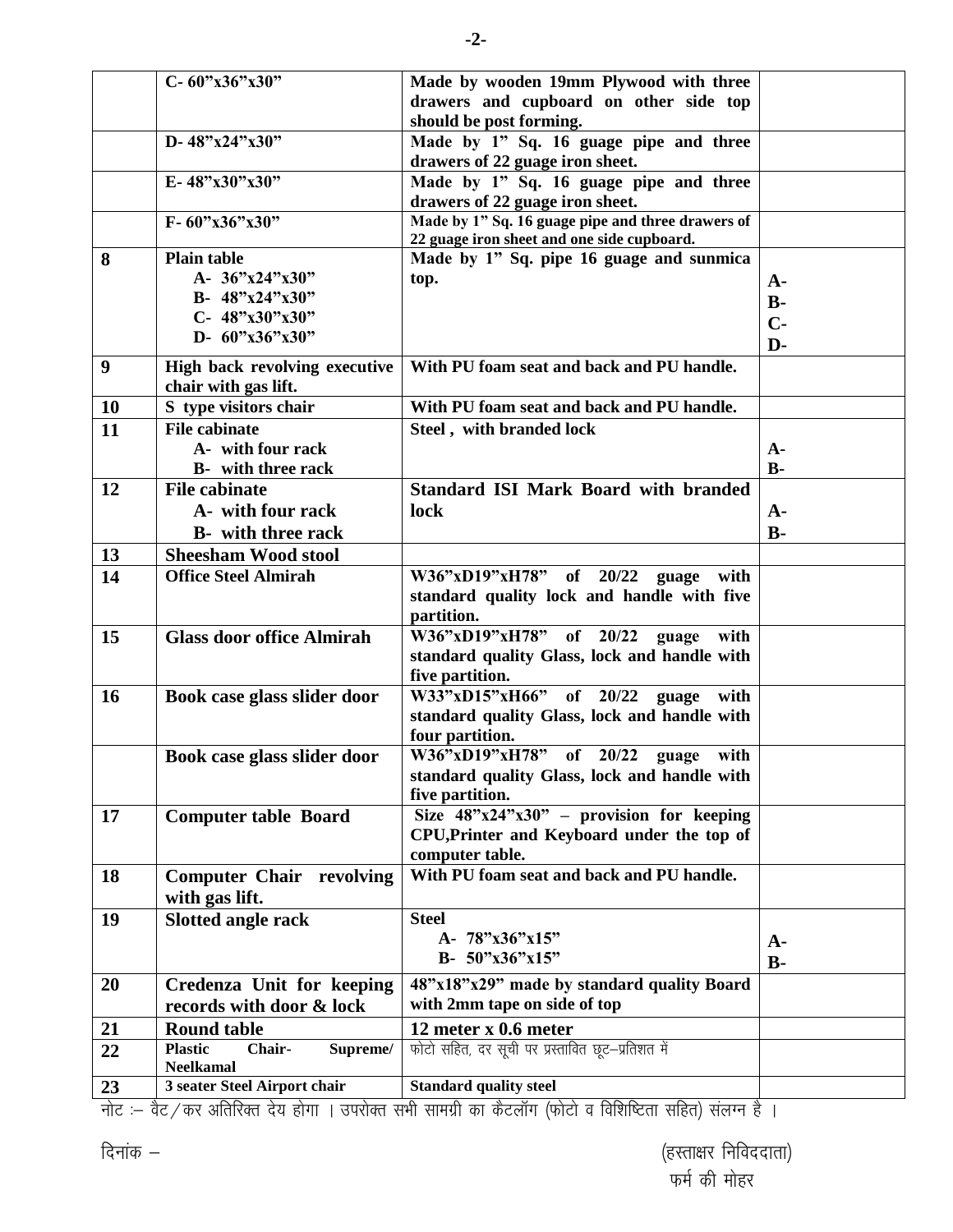# डॉ0 भीमराव अम्बेडकर विश्वविद्यालय, आगरा

#### निविदा सम्बन्धी नियम एवं शर्ते

- विश्वविद्यालय में जो भी लोहे व लकड़ी के फर्नीचरों की आपूर्ति की जायेगी वह निविदा में दर्शायी गयी विशिष्टिताओं व मानकों  $1.$ के अनुसार ही उच्च गुणवत्ता की होनी चाहिए । यदि फर्म द्वारा निर्धारित गुणवत्ता से कमतर गुणवत्ता की सामग्री आपूर्ति की जाती है तो भुगतान करना सम्भव नहीं होगा तथा बिना कारण बताये अनुबन्ध समाप्त करते हुए धरोहर राशि जब्त कर ली जायेगी । जिस सामग्री की दरें आमंत्रित की जा रही हैं, निविदादाता द्वारा प्रत्येक सामग्री का कैटलॉग (फोटो व विशिष्टिता सहित) निविदा पत्र के साथ संलग्न किया जाना अनिवार्य है । यदि समिति द्वारा सैम्पल की मांग की जाती है तो फर्म को अपने व्यय पर फर्नीचर का सैम्पल लाना व ले जाना होगा । विश्वविद्यालय द्वारा सैम्पल संरक्षित भी कराया जा सकता है ।
- निर्धारित अर्नेस्टमनी की राशि वित्त अधिकारी डॉ0 भीमराव अम्बेडकर विश्वविद्यालय आगरा के नाम देय होगी। राष्ट्रीकृत बैंकों  $2.$ का बैंक ड्राफ्ट / बैंकर्स चेक ही (अन्य किसी रूप में मान्य नहीं होगी) निविदा के साथ संलग्न करना अनिवार्य होगा।
- यदि निविदा फर्म के नाम होगी तो फर्म का रजिस्ट्रेशन पार्टनरशिप ऐक्ट / कम्पनी ऐक्ट तथा व्यापार कर आयकर एवं कार्य के 3. अनुभव का उल्लेख तथा समर्थन में अनुभव प्रमाण—पत्र व (केन्द्रीय व राज्य) वैट अधिनियम आदि तथा हस्ताक्षरकर्ता के नाम फर्म का मुख्तारनामा (पावर ऑफ अटार्नी) लगाना अनिवार्य व आवश्यक होगा ।
- जिस कार्य/आपूर्ति की दरें दी जा रही हैं वे उत्तम क्वालिटी की होनी चाहिये अगर ठेकेदार/फर्म द्वारा ऐसा नहीं किया जाता 4. है तो अन्य श्रोतों से निविदा में वर्णित कार्य/आपूर्ति गुणवत्ता के आधार/स्रोतों पर करा लिया जायेगा। कुलपति या उनके प्रतिनिधि का फैसला निविदादाता को मान्य होगा और उस फैसले के विरुद्ध निविदादाता को किसी प्रकार की कार्यवाही करने का अधिकार नहीं होगा।
- वैट / सेवाकर नियमानुसार अलग से देय होगा। 5.
- जिस सामग्री के लिए आपूर्ति आदेश दिया गया है उसे सम्बन्धित विभाग तक पहुँचाना निविदादाता का उत्तरदायित्व होगा। 6. इसके लिए किसी भी प्रकार का भाडा / परिवहन व्यय विश्वविद्यालय द्वारा नहीं दिया जायेगा।
- सामग्री के परिवहन के समय टैक्स से छूट के लिए यदि किसी प्रकार के फार्म/लाइसैन्स/फीस की आवश्यकता होती है, तो 7. वह निविदादाता द्वारा व्यवस्था की जायेगी।
- निविदा की स्वीकृति पर कूलपति जी का फैसला अन्तिम होगा। निविदा देने वाले व्यक्ति को आपत्ति करने का कोई अधिकार 8. नहीं होगा।
- बजट की धनराशि को बढाने एवं घटाने इत्यादि हेतु विश्वविद्यालय का सर्वाधिकार सुरक्षित रहेगा। 9.
- अगर निविदादाता निविदा स्वीकृति होने के बाद ठेका छोड़ देता है तो उसकी जमानत की धनराशि जब्त कर विश्वविद्यालय कोष 10. में जमा करा दी जायेगी। इसकें अतिरिक्त विश्वविद्यालय को घटित क्षति के लिये उसके विरुद्ध कानूनी कार्यवाही भी की जा सकेगी।
- फर्म/ठेकेदार के नाम से जो ठेका स्वीकृति किया जायेगा वह किसी भी दशा में किसी अन्य फर्म/ठेकेदार को स्थानान्तरित नहीं  $11.$ करेगा। यदि फर्म/ठेकेदार ऐसा करते है तो उनका ठेका निरस्त समझा जायेगा तथा उनकी जमानत राशि को जब्त करके विश्वविद्यालय कोष में जमा करा दिया जायेगा।
- निविदा की स्वीकृत दरें तब तक वैध मानी जायेगी जब तक अगली निविदा स्वीकृति नहीं हो जाती, तब तक उन्हीं दरों पर  $12.$ कार्य / आपूर्ति कराया जा सकता है। इस पर निविदादाता फर्म को कोई एतराज नहीं होगा।
- इस निविदा के माध्यम से स्वीकृत दरें सामान्य परिस्थिति में एक वर्ष तक मान्य होंगी। किन्तु विशेष परिस्थितियों में यदि अगली  $13.$ निविदा की दरें समयावधि पूर्ण होने तक स्वीकृत नहीं हो पाती हैं तो आगे भी इन्हीं दरों पर कार्य करना होगा। किन्तु दोनों पक्षों को यह स्वतन्त्रता होगी कि वे कम से कम तीन माह की नोटिस देकर अपने को इन शर्तों से अलग कर सकते हैं।
- फर्म/ठेकेदार दर पर उदधृत करने वाली अथवा अन्य फर्म/ठेकेदारों से न्यूनतम दर प्रस्तावित करने वाली फर्म/ठेकेदार के 14. पास यदि कार्य का अनुभव नहीं है, अथवा उसका प्रस्ताव स्पष्ट नहीं है, अथवा उसके द्वारा प्रस्तावित सामग्री का नमूना गुणवत्तायुक्त नहीं है, तो द्वितीय फर्म/ठेकेदार को न्यूनतम वार्तानुसार ठेका देने के लिये विश्वविद्यालय स्वतन्त्र होगा।
- अगर निविदादाता निविदा स्वीकृति हो जाने के उपरान्त निविदा संबंधी कार्यवाही जैसे सिक्योरिटी धनराशि, अनुबन्ध आदि की 15. कार्यबाही निर्धारित समय के अन्दर पूर्ण नहीं करता है तो उसकी निविदा को निरस्त मानते हुए अर्नेस्टमनी की धनराशि को जब्त कर लिया जायेगा। निर्धारित समय एवं दिनांक के बाद प्राप्त होने वाली निविदा को स्वीकार नहीं किया जायेगा चाहे विलम्ब पोस्ट आफिस / कोरियर की गलती के कारण हुआ हो।
- निविदा प्रपत्र तीन प्रतियों में उपलब्ध है जिसमें से 2 प्रतियों में भरकर पथक–पृथक लिफाफों में जमा करना होगा। 16. (क) जिस लिफाफे में तकनीकी विड एवं वित्तीय विड रखे जायेंगे उस लिफाफे पर क्रमशः ''मूल प्रति'' तथा दूसरे लिफाफे पर ''डुप्लीकेट प्रति'' अंकित किया जाय। निविदा प्रपत्र की एक प्रति निविदादाता की व्यक्तिगत प्रति होगी। तकनीकी विड एवं वित्तीय विड अलग–अलग लिफाफों में सील कर दोनो को एक बड़े लिफाफे में रख कर सील करने (ख)

के उपरान्त ही स्वीकार किया जायेगा।